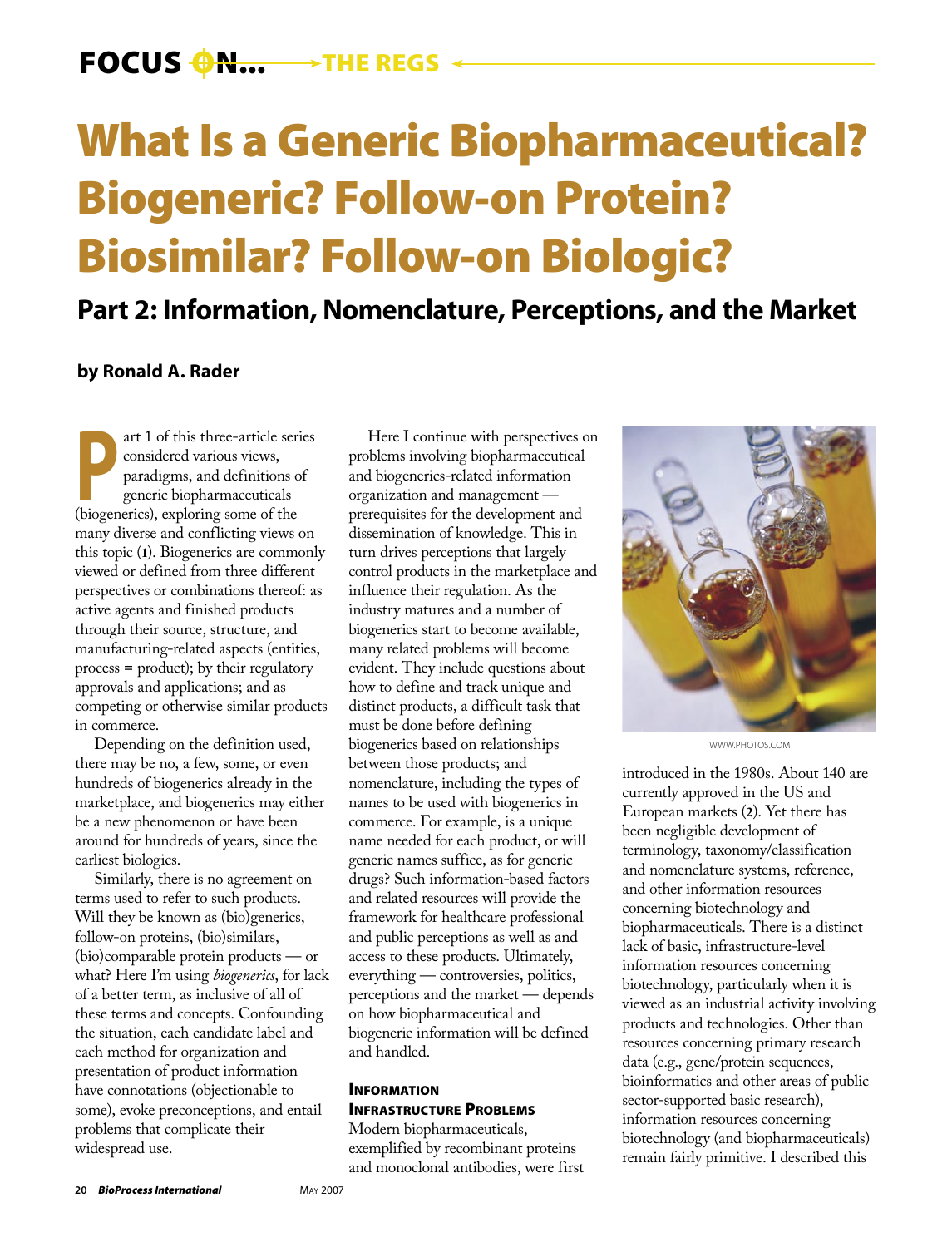situation in 1986, and it was also detailed in a 1986 study, *Biotechnology Nomenclature and Information Organization,* by the National Academy of Sciences (**3–5**).

Two decades later, the situation has changed little, if any. For example, there are a large number of relevant research, medical, regulatory, and company information resources, but there is still just one reference source specializing in biopharmaceutical products (**2**). There are no comprehensive directories or other resources concerning biotechnologies (e.g., those available for licensing or used in commerce).

Biotechnology and biopharmaceutical products have yet to be integrated into broader chemical and pharmaceutical information science and resources/ systems. Because of their complexity, these products defy use of various conventional chemical and pharmaceutical information paradigms, methods, and artifices that work well with drugs and other chemical substances. Other factors result in a scarcity of basic information concerning biopharmaceuticals. From many technical perspectives, such products remain enigmas.

# WHAT IS A UNIQUE BIOPHARMACEUTICAL?

As mentioned, biopharmaceutical active agents and products can be described, defined, and considered unique or related/(bio)generic only through multifaceted or holistic consideration of their entity (process = product), regulatory (approval), and commercial aspects. But before you can define relationships and commonalities, you must define what a specific, unique, or distinct biopharmaceutical actually is: What information makes an agent or product unique and distinct from others? And, what entity-, regulatory-, and/or market-based changes in an agent or product require it to be considered a new, different one? How information resources, particularly higher quality resources at the top of the information "pyramid," handle biopharmaceuticals will provide the framework for how everyone perceives and thinks of such products.

The complexity and diversity of biopharmaceuticals complicates describing them and dealing with related information. Biopharmaceuticals, as with other commercial products, cannot simply be described or defined from a single perspective. In the real world, for most uses, many factors collectively define products, and each factor must be considered. Adequate description of a biopharmaceutical involves lengthy text — useless as a name or identifier. The information needed to describe a biopharmaceutical varies with the type of product, but it generally requires knowledge of its source (e.g., what protein from what organism), structural aspects; the host cells or expression system used for manufacture; the manufacturing process; dosage form/formulation; approval status; and commercial aspects (e.g., manufacturer and marketer).

A significant change from an entity, regulatory, or commercial perspective potentially defines a new, different agent or product. At the simplest or most basic level, a unique biopharmaceutical is a specific finished product, containing a specific active agent, with its own original approval, and manufactured and marketed by a single company. But this simplistic view does not work well in the real world. Agents, products, manufacturing, approvals, companies, and marketing change and evolve; and regulatory approvals often have little relationship to whether products are the same, similar, or new/different.

The same (or similar?) product may be manufactured and/or marketed by different companies, have different dosage forms/formulations, receive different approvals, have different names in different countries, and be sold under the same or a different trade name for the same or different indications.

**What Makes Products Different?**  For example, does a product become (must it be considered) a new, different product, if its active agent undergoes a major change — e.g., if the species of host cell line used for manufacture of a recombinant protein is changed? What if the product is largely reformulated — e.g., albumin replaced by a sugar as

protein stabilizer? Does it matter whether such changes result only in a supplemental approval because regulatory agencies somehow consider them to be comparable? And what if such changes are never publicly disclosed (which is very common)? What about the same agent in different formulations (e.g., lyophilized powder and aqueous solution)?

When considering entity-based uniqueness or novelty, should you rely on approvals, which are very inconsistent in this respect (e.g., FDA original versus supplemental biologics approvals) and which often are not reported? Whose approvals (which country's or countries') do you go by? Is a product manufactured and marketed by one company the same or different when it is simply relabeled and sold by another company under a different name? Does it matter whether it is sold for the same or a different indication or in the same or different countries?

Some things are fairly clear. For example, products with clearly different active agents are distinct and/or unique. For many purposes, products from different companies, with different trade names and/or for different indications may be judged to be distinct. However, in practice, when dealing with real biopharmaceuticals, you encounter just about every permutation of factors involved. Generally, because of the difficulty, these aspects are often ignored or by necessity loosely applied, much as most current discussions concerning biogenerics fail to define or apply specific criteria. For example, in the only biopharmaceuticals reference, products are considered in the same or separate monographs, with some related similar entries largely redundant and some simply referencing others based on what works to explain the situation (**2**).

Products that have received original (full) approvals (BLAs or NDAs, for example) can generally be assumed to be unique or distinct from other similar products that have received original approvals. But the FDA and other regulatory approvals often do not correlate well with entity- or commerce-based factors. With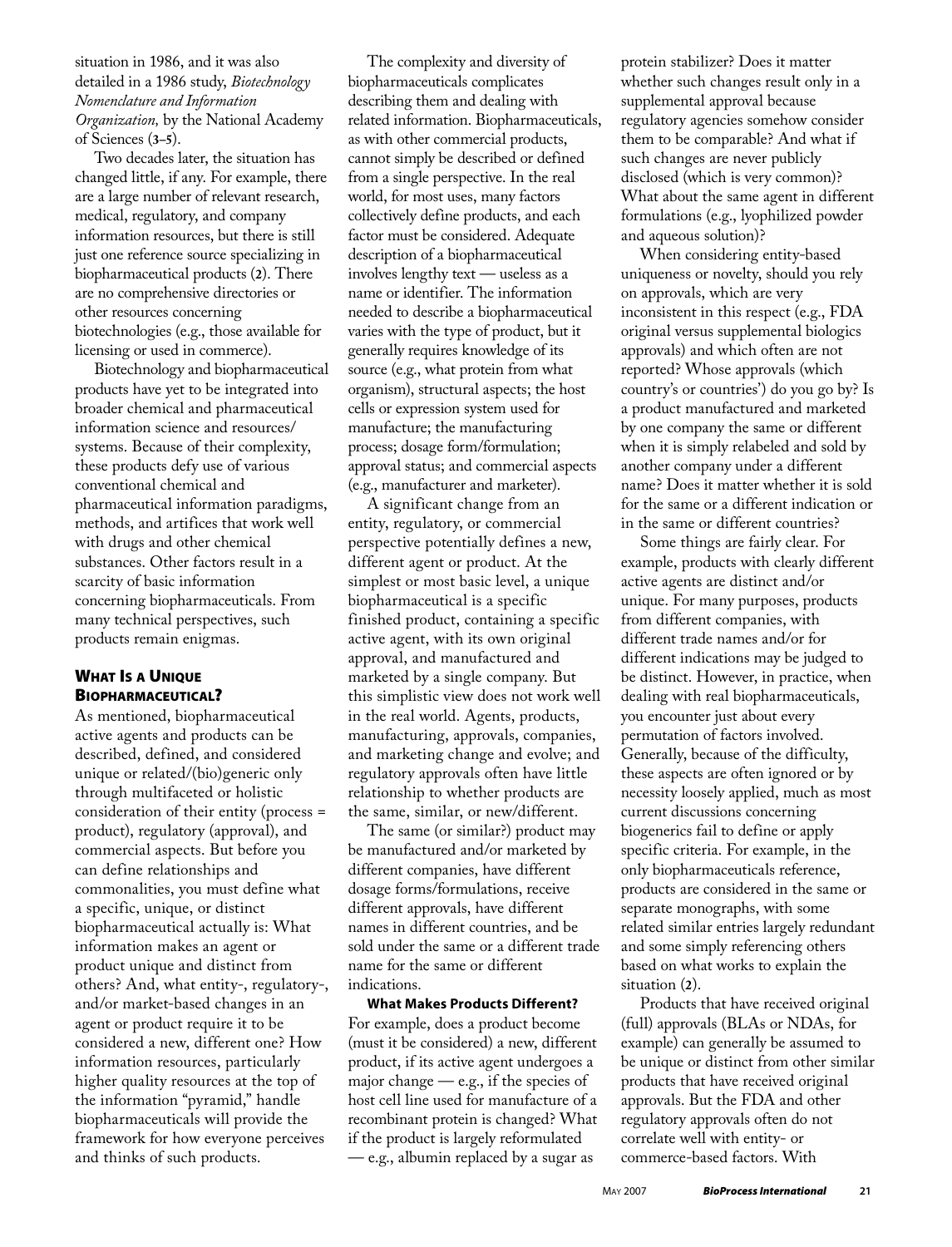supplemental approvals usually involving the same (or much the same) active agent/product from the same manufacturer, demonstration of comparability and associated supplemental approvals are often accepted as evidence that new versions of products are considered to be the same. However, from an entity-based view, supplemental approvals may require considering the new iteration, variation, or version to be a new, distinct product. In some respects, this involves a biogeneric version(s) of a prior iteration(s).

Biopharmaceuticals present problems similar to naming/identifying other commercial products, with new products and versions perpetually replacing prior ones, and with each iteration requiring identification as products evolve. Biopharmaceuticals have to be defined, named, and tracked much like other commercial products. With software, this often involves using an alpha-numeric, hierarchical classification scheme, e.g., ABCnamed product-numbered version x.y.z. Microsoft itself currently sells six "versions" of its Vista operating system (in the United States), each version with its own features, targeted market (comparable to indications), prices, and so on. Then an untold number of OEM versions are customized for specific hardware. And all of these "versions" are frequently updated (comparable to incremental changes in a product and its manufacture).

#### BIOPHARMACEUTICAL NOMENCLATURE

Like most things, biopharmaceuticals require names. However, due to their complexity, biopharmaceuticals generally defy application of conventional chemical, pharmaceutical, and other information science-based paradigms, methods, and artifices, including nomenclature, that work well with drugs and other chemical substances. Developing nomenclature for biopharmaceuticals, particularly biogenerics, will be a contentious issue because it directly affects their marketing, particularly names to be officially adopted (e.g., for filling prescriptions). Product names may be

even more controversial than regulations for biogeneric approvals.

For biopharmaceuticals, conventional chemical/drug nomenclature and registry systems often fail to assign unique or useful generic active agent or product names/identifiers. Registry systems often confound the process by compiling various nomenclature terms in common use, many of which are imprecise and/or inaccurate. Add in trying to have (bio)generic names, ideally, reflecting the nature of biogeneric similarities (e.g., similarities in structure, therapeutic use, or even equivalence/substitution), and the situation gets more chaotic. Further complicating the situation are the transient nature and uncertainties involved with regulated, commercial products, with those products themselves, and with their manufacturing processes, formulations, approvals, trade names, manufacturers/owners, and every other key aspect that potentially defines and differentiates them subject to constant change. And again, much of the most basic entity- and processrelated and regulatory information concerning products is never publicly disclosed.

Many types of names and identifiers are applied to pharmaceutical products (**6, 7**). For biopharmaceuticals, these include

• trade names, including trademarks

• systematic chemical nomenclature, such as that from International Union of Pure and Applied Chemistry (IUPAC) and Chemical Abstracts Service (CAS), primarily designed to index the scientific literature

• nonproprietary (not copyrighted; freely usable) drug nomenclature, such as US adopted names (USANs) assigned by the United States Adopted Names Council used in the United States and International Nonproprietary Names (INNs) assigned by the World Health Organization (UN), used in most other countries

• sequences and sequence database identifiers

• ATCC and other culture collection accession numbers for biological organisms and materials

• and trivial (common) names.

Each type of name/identifier generally describes biopharmaceuticals from a single perspective and is used for specific purposes, often with little relevance to biopharmaceuticals.

**Names Involve Compromises:** By their nature, but particularly with biopharmaceuticals, names involve compromises. Should they be descriptive (long) or short and useful, for example? Current chemical and drug nomenclature systems have simply not been designed to uniquely identify biopharmaceutical active agents or products, and unless they are redesigned, appear unlikely to work well for biogenerics.

Conventional nomenclature systems have been primarily designed and used for drugs and other chemical substances, not biopharmaceuticals. In practice, systematic and other names currently assigned to complex biopharmaceutical agents and products are only indicative or, at best, partially descriptive; such names are rarely uniquely and unambiguously associated with agents and/or products; and they generally describe an agent or a product from a single perspective.

From an entity-based perspective, names rarely are indicative of active agents' structures, source/identity, manufacturing processes, and specifications. Nonproprietary (generic) names, by their very nature, are arbitrary, often being made up to be unique and inherently meaningless (e.g., to minimize mistakes in writing and filling of prescriptions). They often apply to multiple products (based on their active agent being considered similar/identical/generic). They are therefore nonunique and ambiguous.

Systematic chemical nomenclature is a method for linear notation or representation of chemical structure, with trivial/common names adopted and adapted where this fails. Systematic nomenclature simply has not been designed to uniquely identify biopharmaceutical active agents or finished products. Such systems (such as IUPAC and CAS) are primarily oriented to serving the needs of the scientific community, primarily for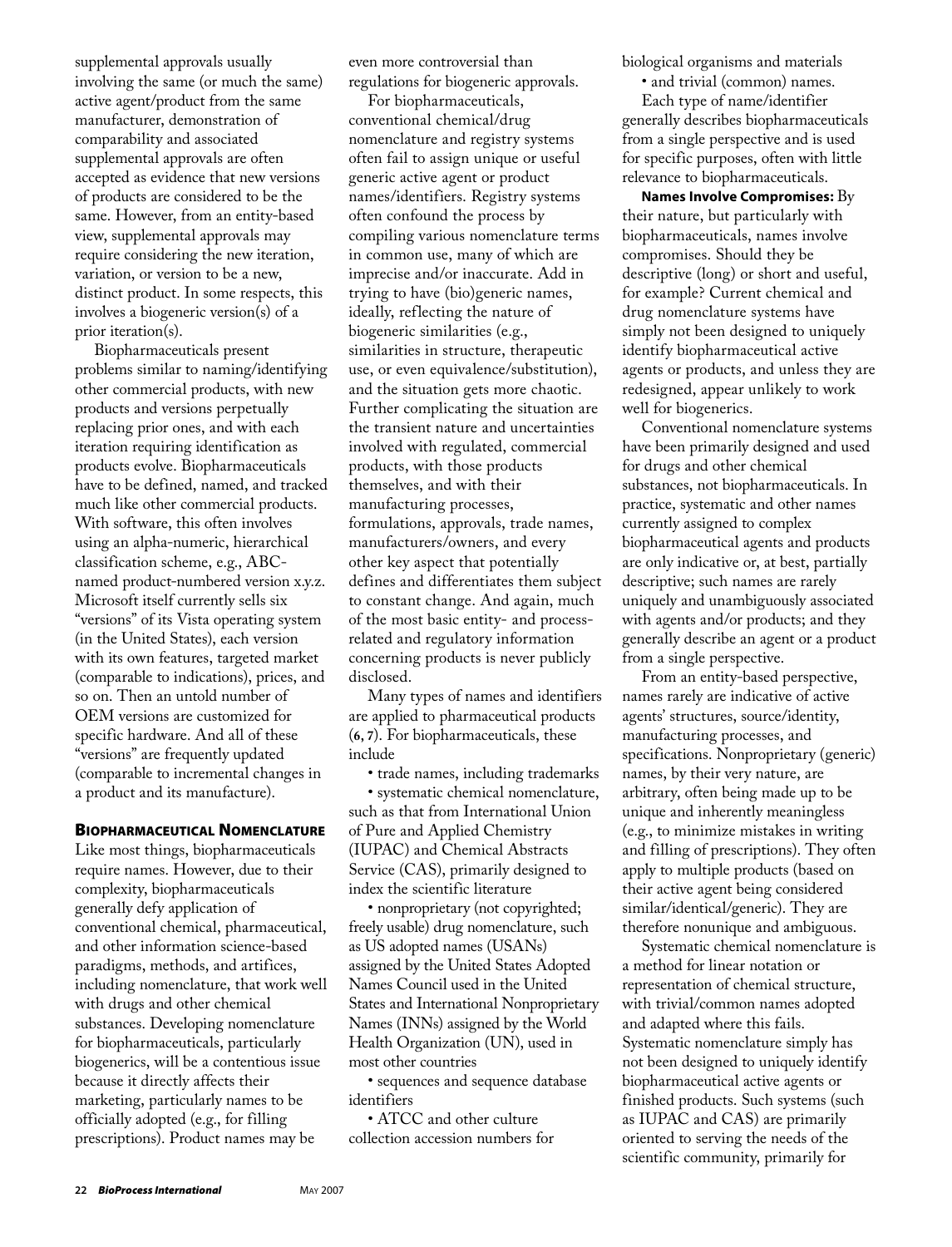indexing chemical substances in the scientific literature, and they avoid differentiating between similar products.

Therefore, different commercial products and their active agent ingredients are assigned the same name, usually based on the active agent. Chemical-based nomenclature also avoids distinctions based on regulatory determinations.

Thus, traditional systematic chemical nomenclatures are of little use as unique identifiers for most biopharmaceutical agents and products. However, this may make them adaptable for naming biogenerics.

Nonproprietary names (not trademark-protected, often called generic names) used in the United States (USANs) are assigned by the USAN Council, affiliated with the US Pharmacopeia (USP). The FDA recognizes/codifies these and has the option of assigning a name itself, if it deems a USAN to be inappropriate. INNs assigned by the World Health Organization (WHO/UN), are generally used in Europe and most other countries worldwide. USAN and INN systems have been developed in the context of their names often being recognized as the official nonproprietary names for drugs, particularly generic drugs, in commerce.

USAN and INN names are assigned to pharmaceutical active agents, then applied to relevant finished drug products, often including those considered bioequivalent and therapeutically identical/substitutable for filling prescriptions. A high priority in designing such names is for them to be unique (relative to other drug names) to avoid prescription mixups, while, ideally, being somewhat descriptive and pronounceable.

Judging products to be identical for all practical purposes (giving them the same name) is often based on products' meeting idealized minimal analytical standards/specifications such as those found in official pharmacopoeias. Standards have been established for only a few of the simplest biopharmaceuticals, e.g., insulin. USANs and INNs are

developed by international committees, and their process of proposing a name can take a year or more. Adapting/adopting these systems for biopharmaceuticals and biogenerics appears unwise, compromising these systems to handle a small subset of pharmaceuticals that simply do not fit well into these frameworks to begin with.

Current chemical and drug nomenclature systems present a number of issues that ill-suit them for biopharmaceuticals. These systems generally fail to differentiate biopharmaceuticals based on aspects other than a single parameter (e.g., primary structure) of their active agent ingredients; they fail to acknowledge that similar products with different manufacturing processes and formulations are different the process = product paradigm); and they do not consider that manufacturers, approvals, trade names, and other factors may define unique products.

As discussed above, any significant change in any of these aspects may warrant considering a biopharmaceutical to be a new, distinct product (or a new version of a product), and a new name may be required. Currently, no system exists for reporting and naming different versions of biopharmaceutical products (exemplified in supplemental approvals). No matter what names are used with biopharmaceuticals, they involve significant compromises.

**Commercial Names Present Problems:**It is often easiest and most useful to name biopharmaceutical agents/products from a commerce or market-based perspective. This primarily involves product trademarks, which often often apply only in the context of a particular company, indication, or country, and are subject to changes. For many users and purposes, trademarks are unique, unambiguous, and serve to identify specific biopharmaceuticals and active agents by association with the finished product. The trademark is often the best practical way to identify a specific product.

However, trademarks introduce a number of problems. Besides conveying little or no information about a product, they are all too often only loosely linked to specific products. Trademarks may actually refer to multiple similar products (be generic) in the same or different countries and/or at different times; they may be restricted to marketing for specific indications; and new trademarks often arbitrarily replace established ones. Legally, trademarks are private property and cannot be systematically used without permission. They legally cannot be used as free-standing names (nouns), and their use is too much like advertising.

#### **New Systems Are Needed:**

Ultimately, biopharmaceuticals will need to be described and assigned different types of names and identifiers from multiple perspectives and for different purposes, including reflecting their entity, regulatory, and/or commercial aspects. Registries will be needed to link and explain the limitations and relationships of various nomenclature terms for each agent and product. This will likely involve use of various taxonomies or classification schemes.

No matter how it is done, complex annotations will be required to convey the nuances and limitations of nomenclature terms and identifiers applied to each agent and product. Both unique and generic names will need to be developed (for different users/uses) for agents and products (for example, a minimum of four names per product) in addition to other preexisting names. Registries compiling the various names will require annotations, which are not included in current systems.

Ideally, the same source should propose nomenclature and maintain a related public registry. Any new system should be capable of handling the diversity of biopharmaceuticals now in development, including biogenerics, gene therapies, and personalized vaccines. Who will do this and how? Currently, these issues are not even being discussed.

## BIOGENERICS NOMENCLATURE

Determining what is a unique/distinct biopharmaceutical agent/product and then assigning a unique name to each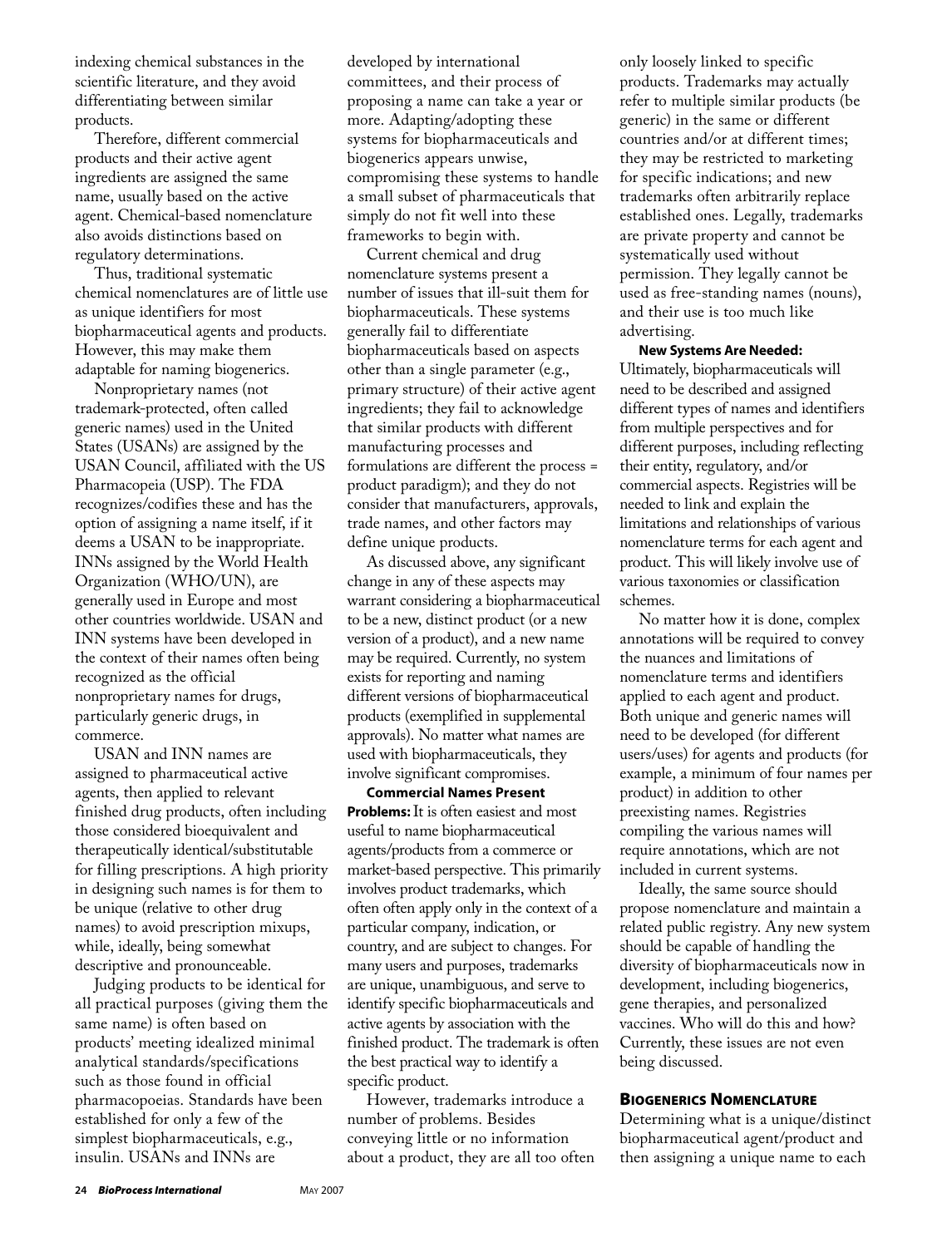is difficult. But should and how does one assign names indicative of (bio)generic relationships or otherwise applicable to similar or identical agents/products?

The most obvious approach involves using the same names for similar or identical agents and products, ideally indicative of important similarities — source, structure, agent class, activity, and so on — in a way similar to current nonproprietary drug nomenclature systems. Such names may be the ones to be officially adopted for biogenerics, the nonproprietary names officially designated by the FDA and other authorities, particularly for writing and filling of prescriptions.

But should official names be generic (not always unique), following much the same patterns used to assign nonproprietary names to drugs? Or must biopharmaceuticals be treated differently, with each (including biogenerics), even if officially designated as therapeutically equivalent, assigned its own unique (not generic) name?

Biogeneric developers favor nonunique generic names, largely applying the current generic drug nomenclature paradigm to biogenerics, with the same name used for generic and innovator products. This involves using the same nonproprietary name for similar products based on their incorporating a similar/identical active agent. The current choices are USANs and INNs, but those present a number of problems (discussed above). They work well for generic drugs for which active agents can actually be considered identical to each other, including many generic drugs officially approved as therapeutically equivalent/substitutable with their reference product (and each other). Use of generic names for biopharmaceuticals officially considered identical (for practical purposes, if or when this happens) might be appropriate and would clearly facilitate their generic substitution in filling prescriptions.

Generic names facilitate substitution and simplify marketing, providing cost savings. Use of generic names would

allow biogenerics to be marketed (or actually not marketed) like most generic drugs, often simply stocked by suppliers and pharmacies. This allows companies to largely avoid much expensive, product-specific marketing and detailing and allows use of current generic drug distribution systems.

However, use of generic names alone would likely lead to inappropriate substitution and adverse events and make postapproval surveillance very difficult or impossible. This is a major concern in developed countries, whereas many lesser-developed countries may prefer to continue to allow indiscriminate substitution. However, even for biogenerics that receive official designation as equivalent, there may still be safetyrelated needs to uniquely name each product to support postmarketing surveillance and physician and patient knowledge of what was prescribed

Current nomenclature and other identifiers applied to biopharmaceuticals are not specific enough to uniquely and unambiguously identify agents or products, and the resulting names are best thought of as generic index terms or descriptors. Selective use or adaptation of those may actually facilitate developing names for biogeneric active agents. In the United States, USAN names for biopharmaceuticals alone (without further specification of a specific product and its dosage form), are not used in filling prescriptions. Thus, besides not being designed for biopharmaceuticals, nonproprietary names assigned to biopharmaceuticals are not used much in US commerce. These factors may facilitiate adopting a new system(s).

The situation is more complex and less clear in some European countries and elsewhere. In many such countries, generic names (INNs) alone may be used for filling prescriptions. Many lesser-developed countries encourage substitutions, often with localmanufactured or other biogeneric knock-offs, with their use promoted as being therapeutically substitutable. Such use of generic names as the official names for biogenerics presents a number of potentially serious safety hazards. Even in the United States there are

concerns that using similar names alone for biogenerics could cause safety problems regarding product mix-ups and substitutions, despite prescriptions being specified to their exact product and dosage form/packaging.

Unique agent names (and through them, product names) could be assigned by adapting other inherently generic nomenclature, appending other terms to make names (more) unique yet still descriptive or similar. This could involve artifices such as adding a company name to a (bio)generic name — e.g., aldesleukin/Novartis; or appending an alphanumeric term to each similar product, such as aldesleukin alpha (beta, gamma, or  $sub<sub>1, 2</sub>$  and so on). However, such similar names may be conducive to mixups in writing, filling, and tracking prescriptions; and using company names (which, the manufacturer or marketer?) would be too much like advertising.

#### WHAT NEEDS TO BE DONE

Unique and (bio)generic names for both finished products and active ingredients are likely to be required for biopharmaceuticals. Thus, four nonproprietary names should be available for selective use with each marketed product. And any nomenclature and registry system will need to track relevant changes in products as they evolve, including assigning new names/identifiers to different iterations/variations/versions. This will involve tracking changes that effectively redefine each product as a new/different product or iteration/ variation/version, including relevant changes in formulation, manufacturing processes and companies, marketing company, therapeutic equivalence, and so on. This will be confounded by the predominant corporate culture of secrecy plaguing the industry; and similarly, by the FDA's and other regulators' timidity in disclosing even basic nonproprietary/nonenabling information about approved products.

Current nomenclature systems work well enough for what they have been designed for: chemicals in the published literature and drugs (not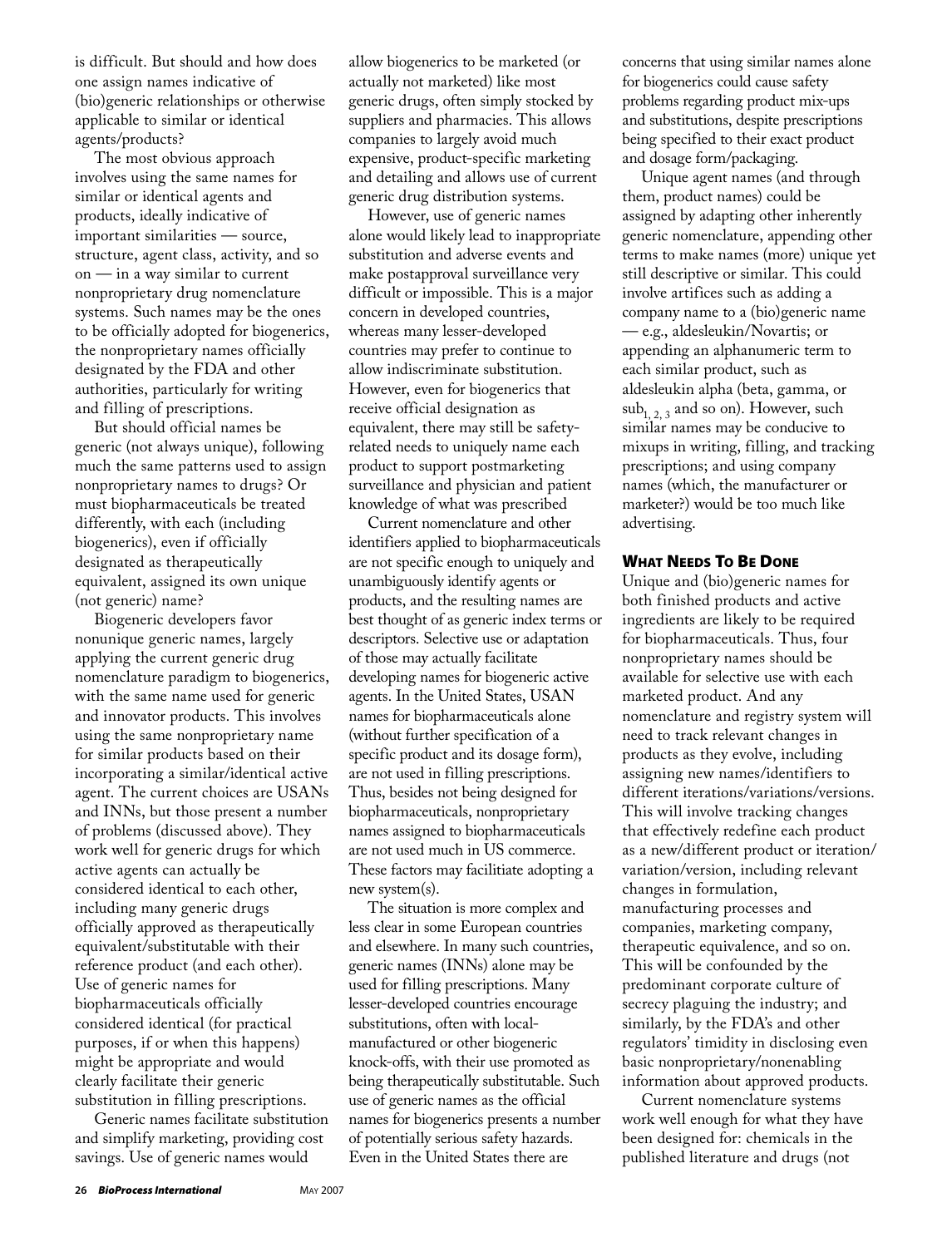biopharmaceuticals), including generic drugs. These current systems should not be compromised or "jerry-rigged" to accommodate biopharmaceuticals and biogenerics.

Any new biopharmaceutical nomenclature system should start from scratch. This would include developing working definitions for criteria regarding the information needed to uniquely define unique or distinct biopharmaceuticals; what relationships (information) define similar or generically related biopharmaceuticals; and proposing various types of names for specific agents/products. These should include unique and generic names for both active agents and products, and, perhaps, other names for other purposes, including common/public use. Others should be free to propose names, and everyone — regulatory agencies, companies, formularies, and authors should be free to adopt (or ignore) these as they see fit.

With Congress expected to get around to passing some type of new law enabling generic biologics approvals (abbreviated filings) in this or next year, the time to start is now. Nomenclature issues ultimately involve balancing the needs of convenience and economics against precision and safety. Ultimately, regulatory agencies decide the name(s) to be used in commerce. In the United States, this means that Congress and agency bureaucrats may be the ones who decide this issue.

Ideally, nomenclature efforts would be industry based and funded, broadly including innovator and biogeneric companies as well as others with vested interests, and not government-based. The organization involved should be small, adaptable, agile, and responsive (quick turnaround), providing both unique and generic names that will satisfy both innovator and biogeneric companies.

A useful model is the *International Cosmetic Ingredient Dictionary and Handbook (the CTFA Dictionary)*  developed and primarily sponsored by the main US cosmetics trade association, with the names provided recognized by the FDA as the authority for cosmetic product ingredient labeling (**8**). This entirely industry-based effort

has largely enabled cosmetics to avoid FDA regulation (with cosmetics needing only to be properly labeled, requiring no specific requirements for premarket testing or approvals).

#### PERCEPTIONS AND THE MARKET

Most everything concerning biopharmaceutical information either does not yet exist or is in a primitive state. With biogenerics, most everything important is relative (literally). So everything is in play, the field is a vacuum, anyone can get involved, and whatever useful is proposed or developed first may end up in a strong or dominant position. This includes influencing the development of regulatory regimes.

Information-based and nomenclature issues are likely to be very controversial, perhaps, even more so than the regulations for biogenerics (abbreviated testing and product therapeutic equivalence). For example, key questions include the following.

• Five or 10 years from now, when you go to fill a prescription for a recombinant protein product, will you ask for or be asked whether you prefer a (bio)generic, (bio)similar, follow-on, copy, knock-off, or whatever term for a biogeneric (and one that is similar or equivalent)?

• What name will be used for the prescription, and what name will you use?

• How many will even have a basic understanding of the implications of these labels and names, and where will they learn this from?

• What types of official or other names will the medical community and public use for biogeneric products, and what will be used for marketing?

• How and who will educate professionals and consumers on these issues?

• How can there be transparency and public confidence in biopharmaceuticals, particularly biogenerics, when so much of the most basic product information, e,g., concerning manufacturing, including that relevant to judging safety and uniqueness/similarities, is not disclosed?

• How will official nonproprietary

names be assigned for writing and filling prescriptions? Will they be generic, similar, and/or unique for each product?

• What information, if any, should names for biogenerics convey?

• Will consumers and healthcare professionals think of biogenerics as high-tech products, each receiving the gold standard FDA approval, or will they be perceived as copy-cats, knockoffs, and cheap copies, with secondclass approvals and best avoided (as many perceive generic drugs)?

• Will innovators subtly or not denigrate biogenerics, e.g., by promoting "process = product" and related safety concerns to professional communities, or sponsoring "educational" campaigns that biogenerics (or whatever they are called) are not really generics?

The official names to be used for specific biogenerics (and innovator biopharmaceuticals) will directly affect how everyone refers to them, which drives perceptions, which in turn governs marketing. Whether unique or generic names for biogenerics are used will greatly affect their marketing and safety monitoring. The nomenclature (names) by which biogeneric products are known will largely affect whether they respected and considered as safe and effective as the branded products. Official adoption of unique names for biogenerics would favor safety, allow innovators to retain considerable marketing advantage, and put biogenerics at a significant disadvantage, even though generics offer cost savings and convenience.

The biopharmaceutical industry's information-based problems are becoming particularly evident in the context of biogenerics. The industry is finally starting to reach maturity. Information resources and the public knowledge derived from them must be able to rationally handle the diversity of biopharmaceuticals (and biogenerics). New paradigms, terminology, taxonomy, and nomenclature systems will be needed for biopharmaceuticals, particularly ones that include biogenerics. This industry maturation will be painful, requiring industry and regulators to define products and their